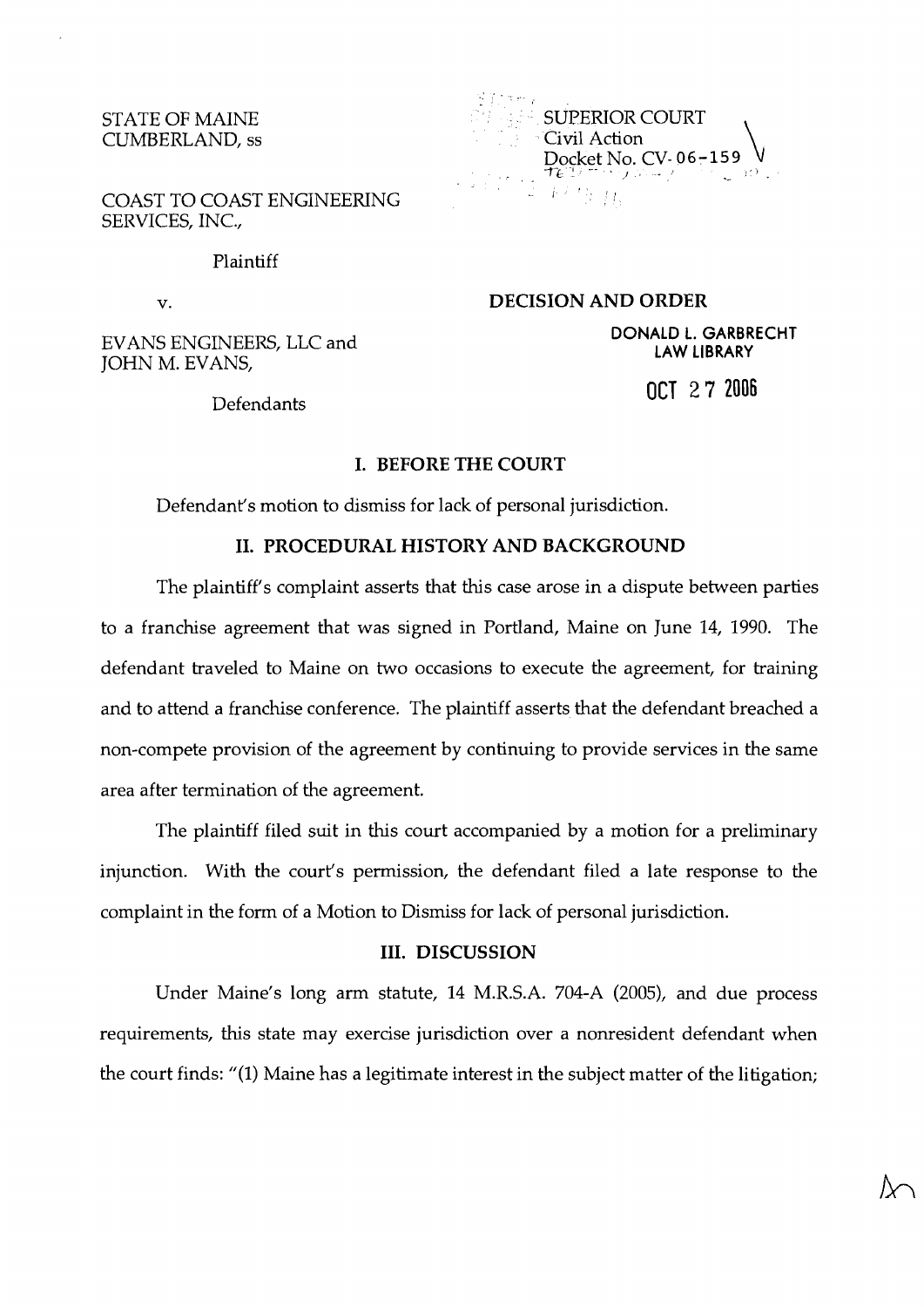(2) the defendant, by his or her own conduct, reasonably could have anticipated litigation in Maine; and (3) the exercise of jurisdiction by Maine's courts comports with traditional notions of fair play and substantial justice." Commerce Bank *6* Trust Co. v. Dworman, 2004 ME 142, ¶ 14, 861 A.2d 662, 666 (citations omitted).

After the plaintiff proves the first two prongs, the burden shifts to the defendant to prove that by exercising personal jurisdiction, the court is violating traditional notions of fair play and substantial justice. Id. "The record is construed in the manner most favorable to the plaintiff." Bickford v. Onslow Mem'l Hosp. Fund, 2004 ME 111,  $\P$  10, 855 A.2d 1150,1155.

The state has "an interest in regulating and/or sanctioning parties who reach out beyond one state and create continuing relationships and obligations with Maine citizens' for the consequences of their activities." Elec. Media lnt'l v. Pioneer Communications, 586 A.2d 1256, 1259 (Me. 1991)(citations omitted). "To reasonably anticipate litigation in a particular jurisdiction, one must purposefully avail oneself of the privilege of conducting activities within the jurisdiction and benefit from the protection of its laws." Commerce Bank **6** Trust Co. v. Dworman, 2004 ME 142, ¶ 16, 861 A.2d 662, 667 (citing Burger King Corp. v. Rudzewicz, 471 U.S. 462, (1985). "Due process demands that the defendant have sufficient contact with Maine to 'make it reasonable ... to require the [defendant] to defend the particular suit which is brought [here].' " (citing Interstate Food Processing Corp. v. Pellerito Foods, Inc., 622 A.2d 1189, 1192 (Me. 1993) (quoting International Shoe Co. v. Washington, 326 U.S. 310, 317 (1945)). A defendant may waive personal jurisdiction by consenting to the jurisdiction of the court. Burger King Corp. v. Rudzewicz, 471 U.S. at 473 (1985). (such as a stipulation in advance to submit controversies to a particular jurisdiction).

Here, the defendant entered into a contract while he was in Maine on June 14,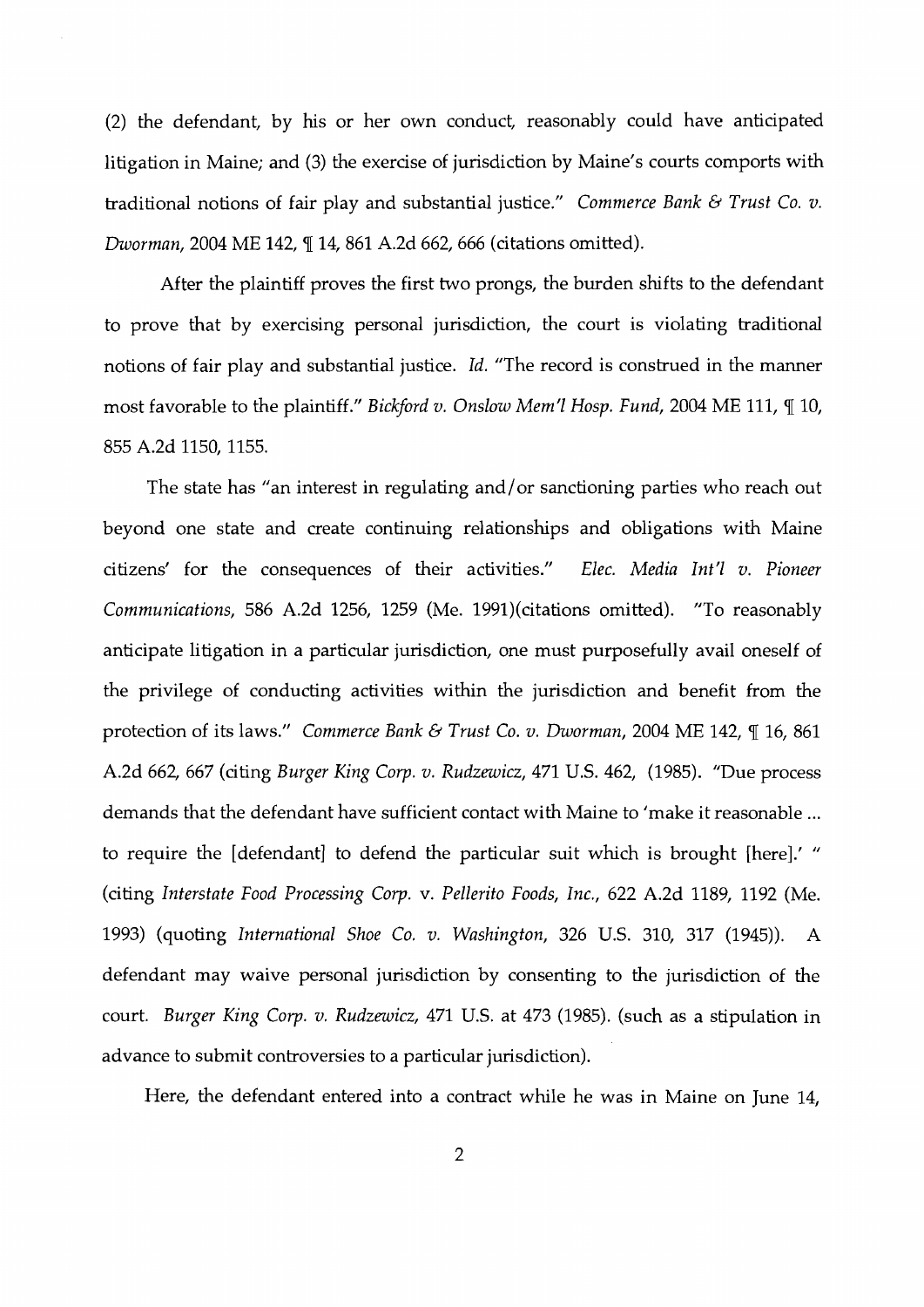1990. The contract specifically states that the agreement "shall be interpreted and governed by the laws and construed under the laws" of the State of Maine.' Pl.'s Opp'n Mem. to Def.'s Mot. to Dismiss for Lack of Personal Jurisdiction Ex. A at 20.

Considering that this case concerns an action alleging breach of the contract executed here, Maine is the appropriate jurisdiction in which to bring this suit. By signing the agreement the defendant consented to be bound by the laws of Maine regarding litigation arising from this contract.

Furthermore, Maine has an interest in this case because the plaintiff is a Maine corporation and the defendant sought out and continued a fifteen-year relationship with the plaintiff. Compl. at  $\P$  8 & 13. The defendant came to Maine to enter the relationship, which entailed ongoing obligations resulting from a contract the two parties executed in Maine in 1990. Id. Therefore, Maine has a high interest in regulating the parties regarding that relationship.

The defendant reasonably could have anticipated litigation in Maine due to his conducting business with a Maine corporation, executing a contract in Maine, and agreeing in a contract to be bound by Maine law and continuing the relationship for well over a decdade. Id. at  $\mathbb{T}$  2, 6 & 8. Given the ongoing relationship that defendant solicited and maintained with a Maine company, the defendant could have reasonably anticipated that any litigation arising from the relationship would occur in Maine.

The defendant has failed to provide a reason, other than inconvenience to him and his company, why Maine courts exercising jurisdiction in this case violates

<sup>1</sup>Paragraph 19 of the agreement states:

*This Agreement was accepted in the State of Maine and shall be interpreted and governed by the*  laws and construed under the laws thereof except to the extend governed by the United States Trademark act of 1946, as amended, and unless inconsistent with any specific state law applicable to franchisee concerning termination, non-renewal or other material aspects of the relationship, in which such state law shall control. (emphasis added)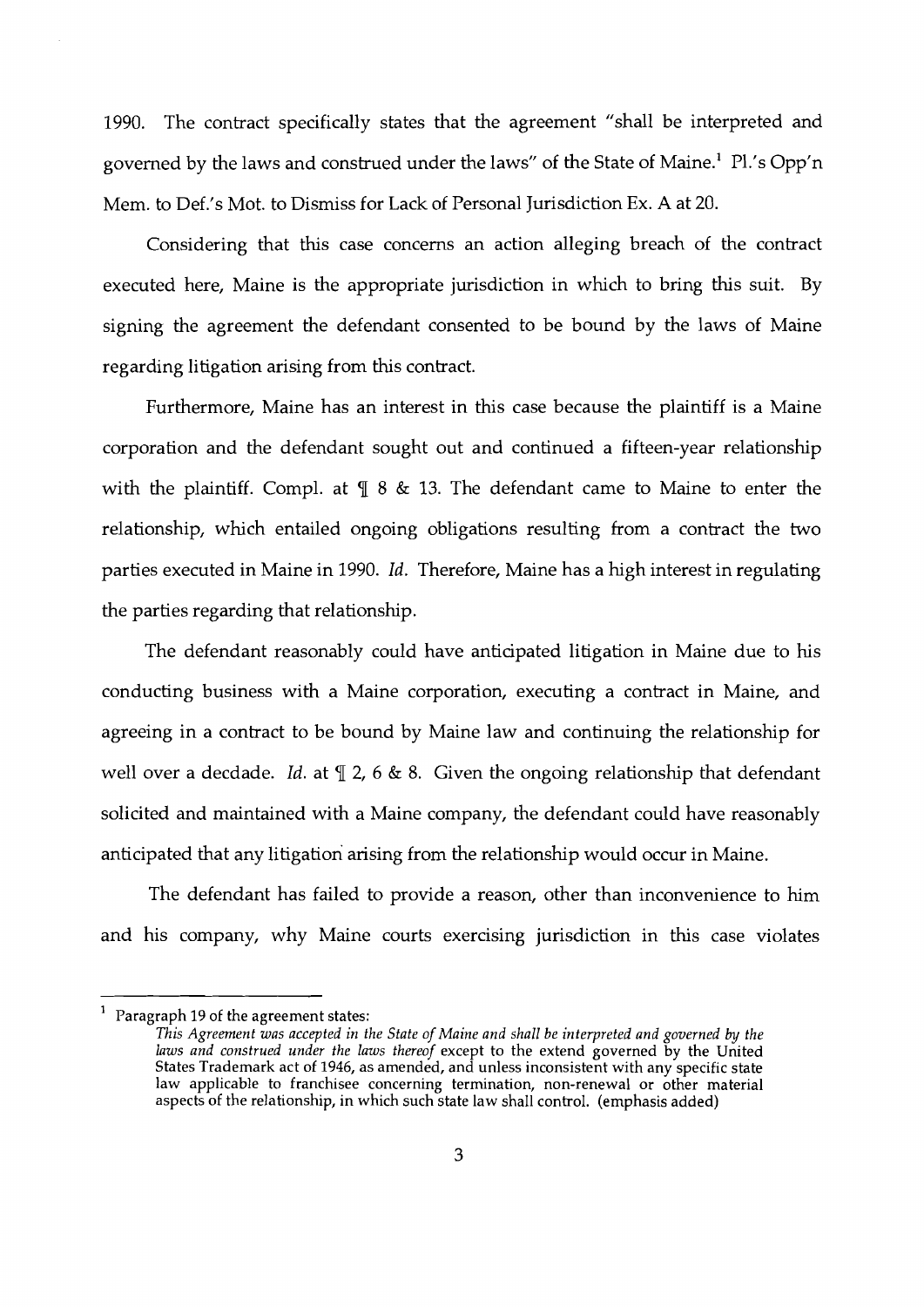traditional notions of fair play and substantial justice.

As a result of this relationship, the defendant has had sufficient contact with the plaintiff in Maine to make it reasonable for this court to retain jurisdiction.

# **IV. DECISION AND ORDER**

The clerk will make the following entries as the Decision and Order of the court:

Defendants' Motion to Dismiss on grounds of lack of personal jurisdiction is denied.

SO ORDERED.

Dated: Certote 13, 2006

Thomas E. Delahanty II Justice, Superior court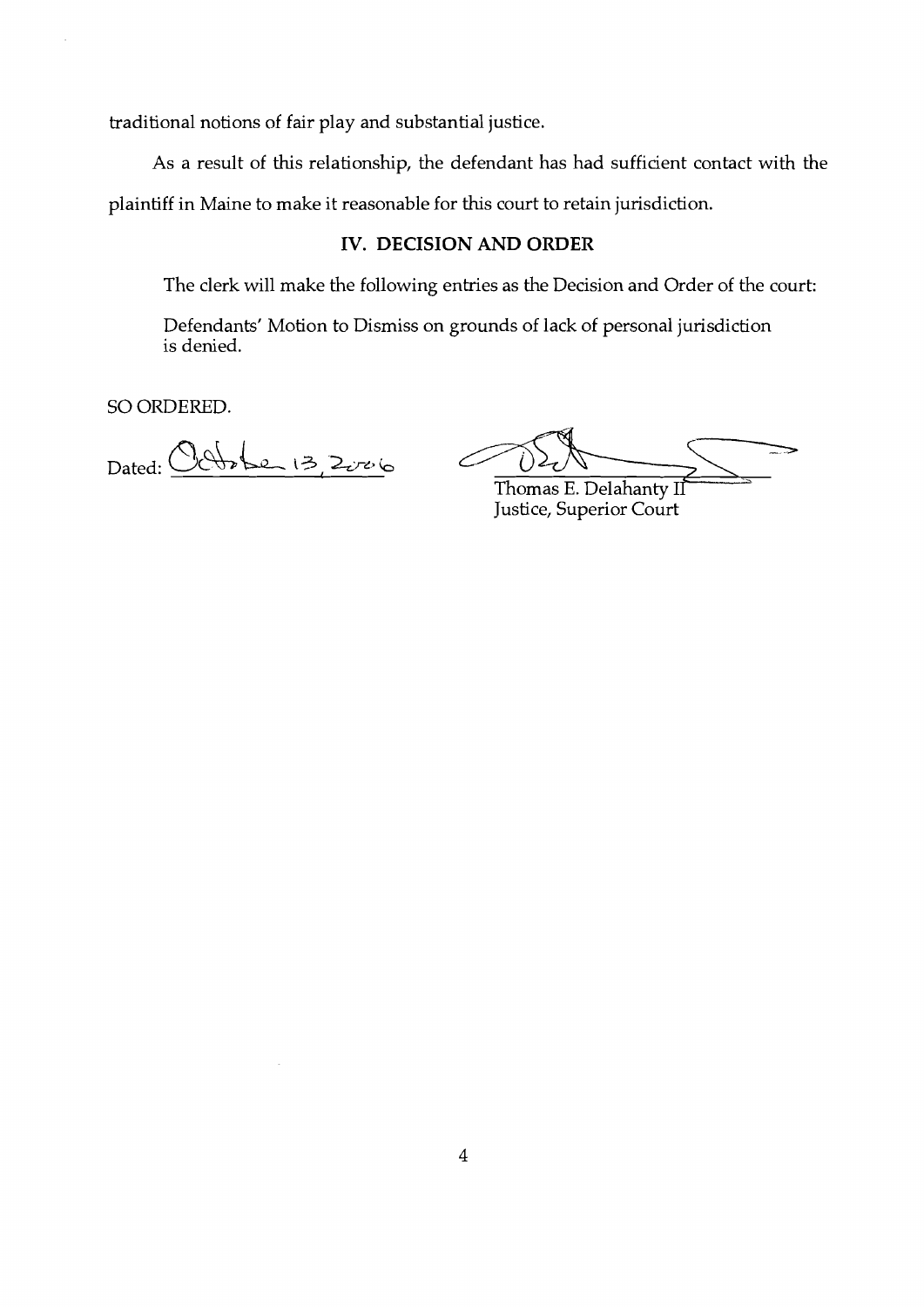#### COATT TO COAST ENGINEERING SERVICES INC - PLAINTIFF

Attorney for: COAST TO COAST ENGINEERING SERVICES INC TIMOTHY BRYANT - RETAINED 03/13/2006 PRETI FLAHERTY BELIVEAU PACHIOS & HALEY ONE CITY CENTER PO BOX 9546 PORTLAND ME 04112-9546

Attorney for: COAST TO COAST ENGINEERING SERVICES INC JAMES C BUSH - RETAINED 03/13/2006 PRETI FLAHERTY BELIVEAU PACHIOS & HALEY ONE CITY CENTER PO BOX 9546 PORTLAND ME 04112-9546

vs EVANS ENGINEERS LLC - DEFENDANT

Attorney for: EVANS ENGINEERS LLC CHRISTOPHER B BRANSON - RETAINED 04/27/2006 MURRAY PLUMB & MURRAY 75 PEARL STREET PO BOX 9785 PORTLAND ME 04104-5085

Attorney for: EVANS ENGINEERS LLC KELLY MCDONALD - RETAINED 04/27/2006 MURRAY PLUMB & MURRAY 75 PEARL STREET PO BOX 9785 PORTLAND ME 04104-5085

JOHN M EVANS - DEFENDANT

Attorney for: JOHN M EVANS CHRISTOPHER B BRANSON - RETAINED 04/27/2006 MURRAY PLUMB & MURRAY 75 PEARL STREET PO BOX 9785 PORTLAND ME 04104-5085

Attorney for: JOHN M EVANS KELLY MCDONALD - RETAINED 04/27/2006 MURRAY PLUMB & MURRAY 75 PEARL STREET PO BOX 9785 PORTLAND ME 04104-5085

Filing Document: COMPLAINT Filing Date: 03/13/2006

Minor Case Type: CONTRACT

 $\sim$   $\omega$ 

Docket **Events:** 

03/13/2006 FILING DOCUMENT - COMPLAINT FILED ON 03/13/2006

SUPERIOR COURT CUMBERLAND, ss. Docket No PORSC-CV-2006-00159

DOCKET RECORD

Page 1 of 4 Printed on:  $10/16/2006$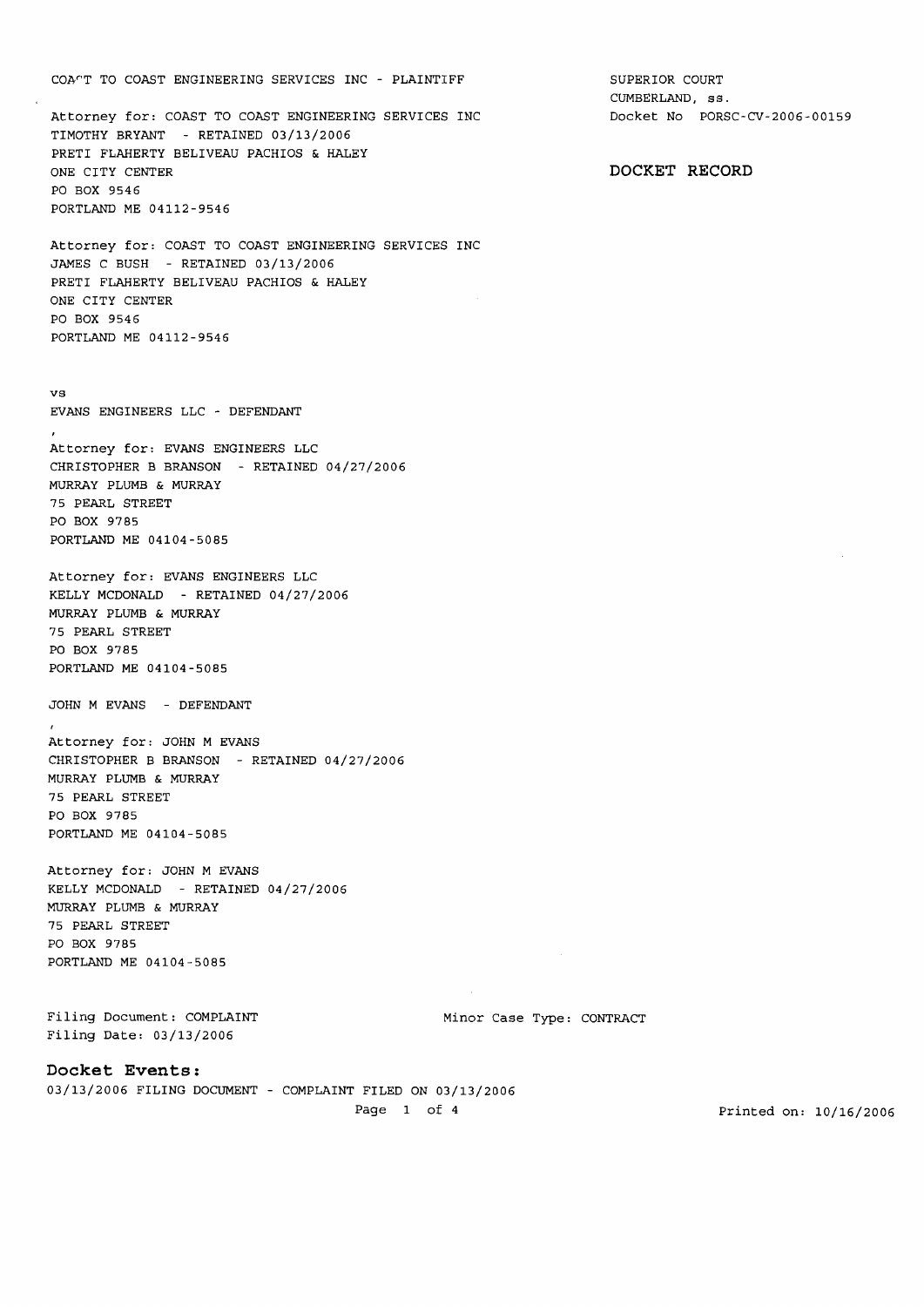4-10-06 EXHIBIT

SUMMARY SHEET. AD A (GM)

- 03/14/2006 Party(s): COAST TO COAST ENGINEERING SERVICES INC ATTORNEY - RETAINED ENTERED ON 03/13/2006 Plaintiff's Attorney: TIMOTHY BRYANT
- 03/14/2006 Party(s) : COAST TO COAST ENGINEERING SERVICES INC ATTORNEY - RETAINED ENTERED ON 03/13/2006 Plaintiff's Attorney: JAMES C BUSH
- 03/14/2006 Party(s): COAST TO COAST ENGINEERING SERVICES INC MOTION - MOTION PRELIMINARY INJUNCTION FILED ON 03/13/2006 OF PLAINTIFF'S; AFFIDAVIT OF PETER HOLLANDER; REQUEST FOR HEARING; PROPOSED ORDER. AD
- 04/25/2006 Party(s) : COAST TO COAST ENGINEERING SERVICES INC SUMMONS/SERVICE - CIVIL SUMMONS FILED ON 04/25/2006
- 04/25/2006 Party(s) : COAST TO COAST ENGINEERING SERVICES INC SUMMONS/SERVICE - CIVIL SUMMONS SERVED ON 04/03/2006 UPON DEFENDANT JOHN EVANS AS REGISTERED AGENT FOR EVANS ENGINEERS, LLC. (DY)
- 04/28/2006 Party (s) : EVANS ENGINEERS LLC MOTION - MOTION FOR ENLARGEMENT OF TIME FILED ON 04/28/2006 OF DEFENDANTS' IN WHICH TO RESPOND TO PLAINTIFF'S COMPLAINT AND MOTION (GM)
- 04/28/2006 Party(s) : EVANS ENGINEERS LLC ATTORNEY - RETAINED ENTERED ON 04/27/2006 Defendant's Attorney: CHRISTOPHER B BRANSON

Party(s): JOHN M EVANS ATTORNEY - RETAINED ENTERED ON 04/27/2006 Defendant's Attorney: CHRISTOPHER B BRANSON

04/28/2006 Party (s) : EVANS ENGINEERS LLC ATTORNEY - RETAINED ENTERED ON 04/27/2006 Defendant's Attorney: KELLY MCDONALD

> Party (s) : JOHN M EVANS ATTORNEY - RETAINED ENTERED ON 04/27/2006 Defendant's Attorney: KELLY MCDONALD

05/04/2006 Party(s) : COAST TO COAST ENGINEERING SERVICES INC MOTION - AFFID & REQUEST DEFAULT/JUDG FILED ON 05/03/2006 AGAINST DEFENDANTS, EVANS ENGINEERS, LLC AND JOHN M. EVANS (GM) DEFENDANTS GIVEN LEAVE TO ANSWER BY 6-26-06 (GM) NOT ENTERED AS

 $\sim$ 

05/04/2006 Party (s) : EVANS ENGINEERS LLC MOTION - MOTION FOR ENLARGEMENT OF TIME GRANTED ON 05/04/2006 ROLAND A COLE , JUSTICE MOTION TO ENLARGE TO 5-26-06 IS GRANTED. 5-4-06 COPY MAILED TO TIMOTHY BRYANT AND CHRISTOPHER BRANSON ESQS

Page 2 of 4 **Printed on: 10/16/2006**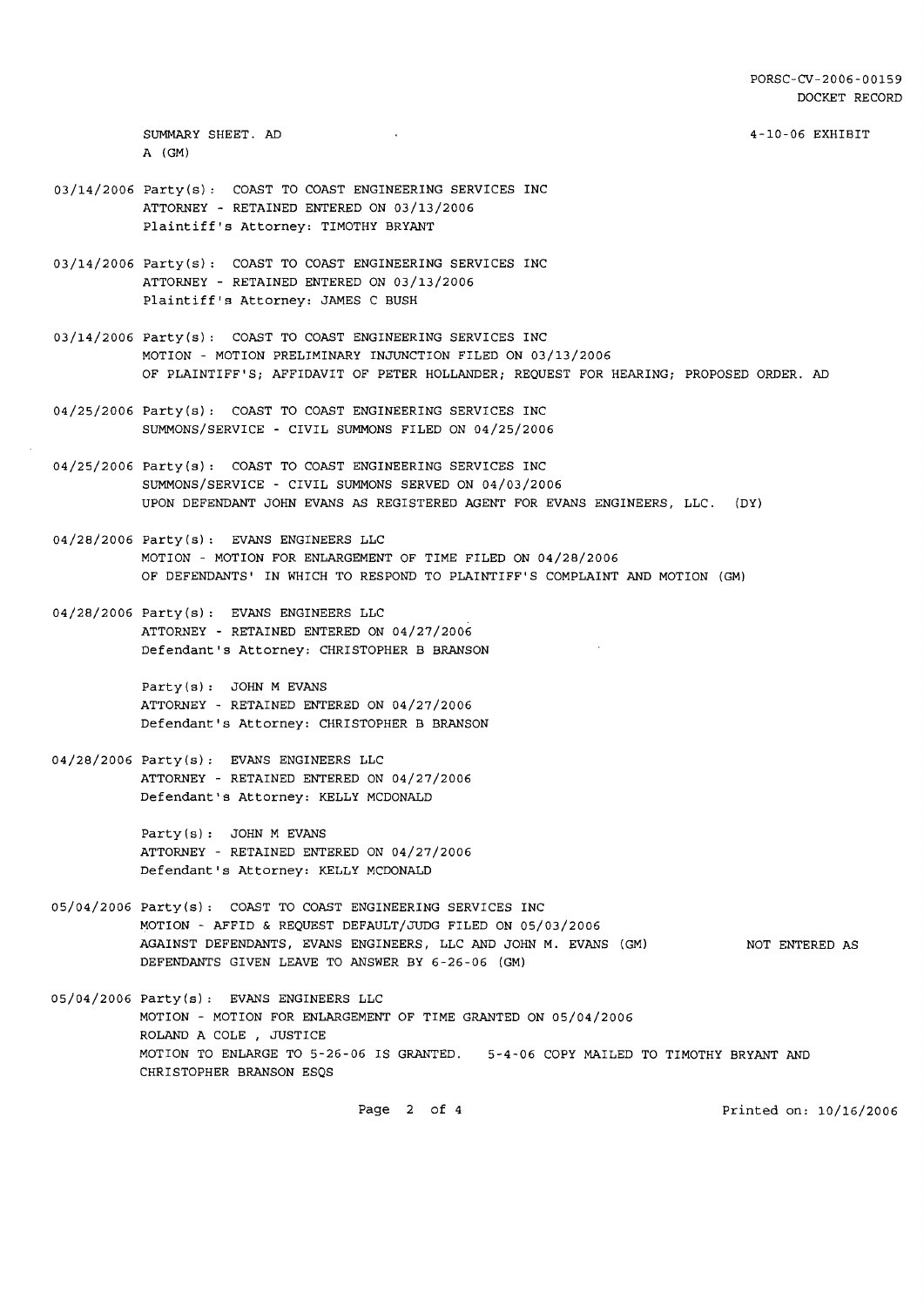- 05/30/2006 Party(s) : EVANS ENGINEERS LLC,JOHN M EVANS MOTION - MOTION TO DISMISS FILED WITH AFFIDAVIT ON 05/26/2006 OF DEFENDANTS TO DISMISS FOR LACK OF PERSONAL JURISDICTION UNDER RULE 12(B) (2) WITH INCORPORATED MEMORANDUM OF LAW, FAXED AFFIDAVIT OF JOHN EVANS, PROPOSED ORDER AND REQUEST FOR HEARING (DC)
- 05/30/2006 Party(s) : EVANS ENGINEERS LLC,JOHN M EVANS MOTION - MOTION FOR ENLARGEMENT OF TIME FILED ON 05/26/2006 OF DEFENDANTS (AGREED-TO) WITH PROPOSED ORDER (DC)
- 05/31/2006 Party **(s)** : EVANS ENGINEERS LLC, JOHN M EVANS MOTION - MOTION FOR ENLARGEMENT OF TIME GRANTED ON 05/31/2006 ROLAND A COLE , JUSTICE IT IS HEREBY ORDERED THAT DEFS JOHN M EVANS AND EVANS ENGINEERING LLC SHALL HAVE 21 DAYS AFTER THE ENTRY OF A RULING BY THIS ORDER ON THEIR MOTION TO DISMISS FOR LACK OF PERSONAL JURISDICTION TO FILE ANY OPPOSING TO PLAINT IFF'S MOTION FOR PRELIMINARY INJUNCTION. COPIES MAILED TIMOTHY BRYANT, ESQ, JAMES BUSH, ESQ, KELLY MCDONALD ESQ AND CHRISTOPHER BRANSON ESQ ON 5-31-06 (DC)
- 06/01/2006 Party(s) : JOHN M EVANS OTHER FILING - AFFIDAVIT FILED ON 06/01/2006 OF JOHN M. EVANS IN SUPPORT OF DEFENDANTS' MOTION TO DISMISS FOR LACK OF PERSONAL JURISDICTION (GM)
- 06/16/2006 Party(s): COAST TO COAST ENGINEERING SERVICES INC OTHER FILING - OPPOSING MEMORANDUM FILED ON 06/15/2006 OF PLAINTIFF TO DEFENDANTS MOTION TO DISMISS FOR LACK OF PERSONAL JURISDICTION WITH EXHIBITS A & B (GM)
- 06/20/2006 ASSIGNMENT SINGLE JUDGE/JUSTICE ASSIGNED TO JUSTICE ON 06/20/2006 THOMAS E DELAHANTY 11, JUSTICE
- 06/26/2006 Party(s): EVANS ENGINEERS LLC,JOHN M EVANS OTHER FILING - REPLY MEMORANDUM FILED ON 06/23/2006 OF DEFENDANTS JOHN EVANS AND EVANS ENGINEERS, LLC IN SUPPORT OF THEIR MOTION TO DISMISS FOR LACK OF PERSONAL JURISDICTION. (DY)
- 08/29/2006 Party(s): EVANS ENGINEERS LLC, JOHN M EVANS MOTION - MOTION TO CONTINUE FILED ON 08/29/2006 OF DEFENDANTS' CONSENTED TO MOTION FOR CONTINUANCE OF HEARING. AD
- 08/30/2006 Party(s) : EVANS ENGINEERS LLC,JOHN M EVANS MOTION - MOTION TO CONTINUE GRANTED ON 08/30/2006 THOMAS E DELAHANTY 11, JUSTICE IT IS HEREBY ORDERED THAT THE HEARING ON THE PENDING MOTION TO DISMISS IN THIS CASE BE CONTINUED UNTIL THE NEXT AVAILABLE HEARING DATE--OCTOBER 12, 2006. AT THE DIRECTION OF THE COURT, THIS ORDER SHALL BE INCORPORATED INTO THE DOCKET BY REFERENCE. RULE 79(A). ON 08- 30-06 COPIES MAILED TO TIMOTHY BRYANT, CHRISTOPHER BRANSON AND JAMES BUSH, ESQS. AD
- 09/01/2006 Party(s): COAST TO COAST ENGINEERING SERVICES INC LETTER - FROM PARTY FILED ON 08/30/2006 FROM TIMOTHY BRYANT, ESQ. ENCLOSING A CERTIFIED COPY OF A RECENT DECISION FROM HONORABLE ROLAND COLE. AD Page 3 of 4 Printed on:  $10/16/2006$